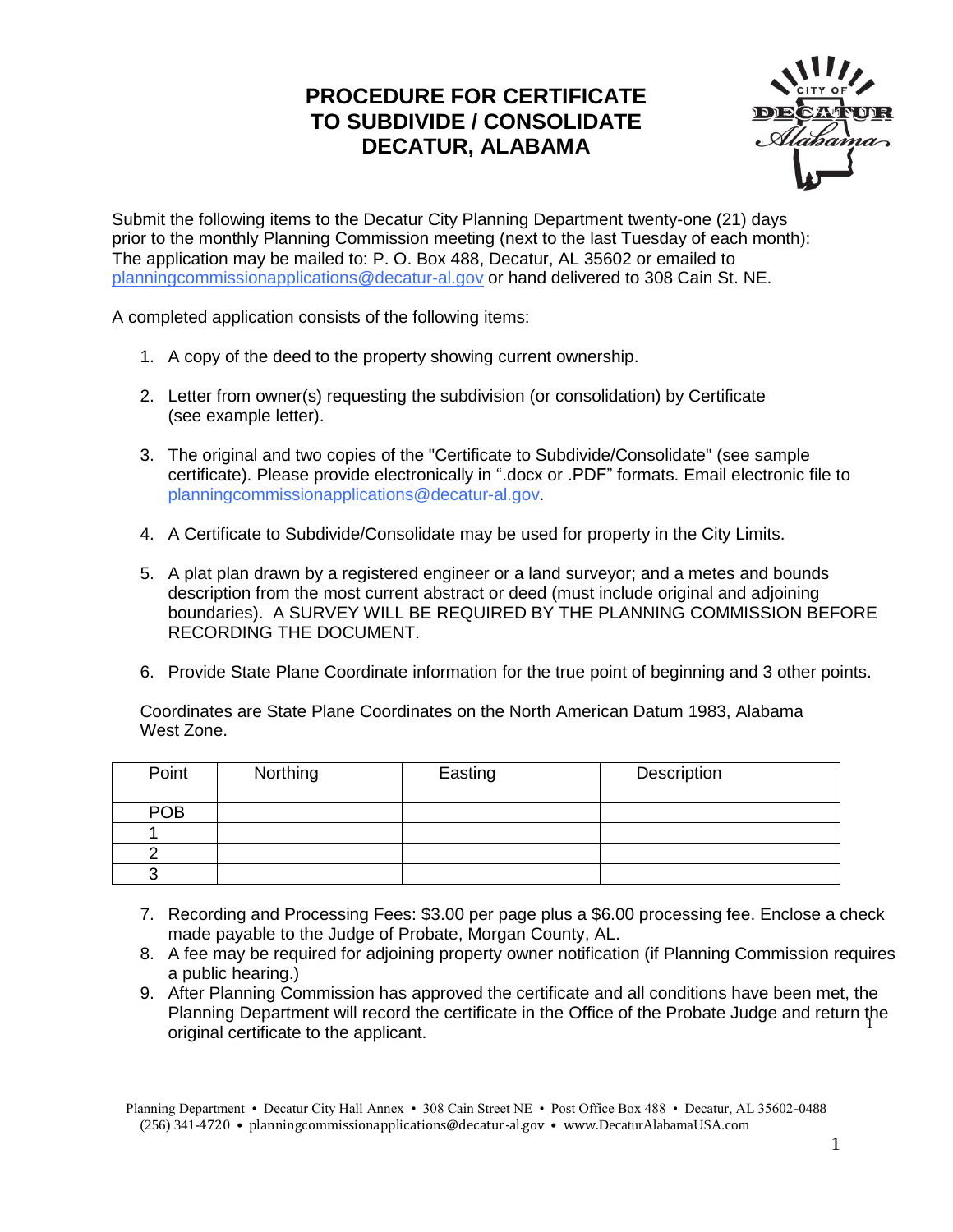



#### **Upon submission the application will be reviewed based upon the following criteria:**

- 1. Do all proposed lots have direct access to publicly dedicated and accepted, and opened streets?
- 2. Do all proposed lots have direct access to publicly dedicated and accepted water and sewer mains?
- 3. If public sewer main is not available, do all proposed lots meet minimum standards for a private septic system according to the State of Alabama Public Health standards?
- 4. No public improvements or extension of utilities, (streets, drainage, water, sewer, etc.) are required.
- 5. Preferably, a certificate should be little more than the "adjustment" of lot lines between existing lots in a platted subdivision.
- 6. That portion of lots fronting existing public streets, will require "formal dedication" of property as public right-of-way if such has never been granted, to be determined by the City Engineer.
- 7. Major existing drainage ways will require "formal dedication" of drainage easements, and widths will be determined by the City Engineer.
- 8. Definition of Certificate to Subdivide:

"Any subdivision containing not more than three (3) lots fronting on an existing, improved street, not involving any new street or road, or the extension of municipal facilities, or the creation of any public improvements, and not adversely affecting the remainder of the parcel or adjoining property, and not in conflict with any provision or portion of the Master Plan, Official Map, Zoning Ordinance, or these regulations."

Page 5, Subdivision Regulations of the City of Decatur, Alabama, Revised January 1996.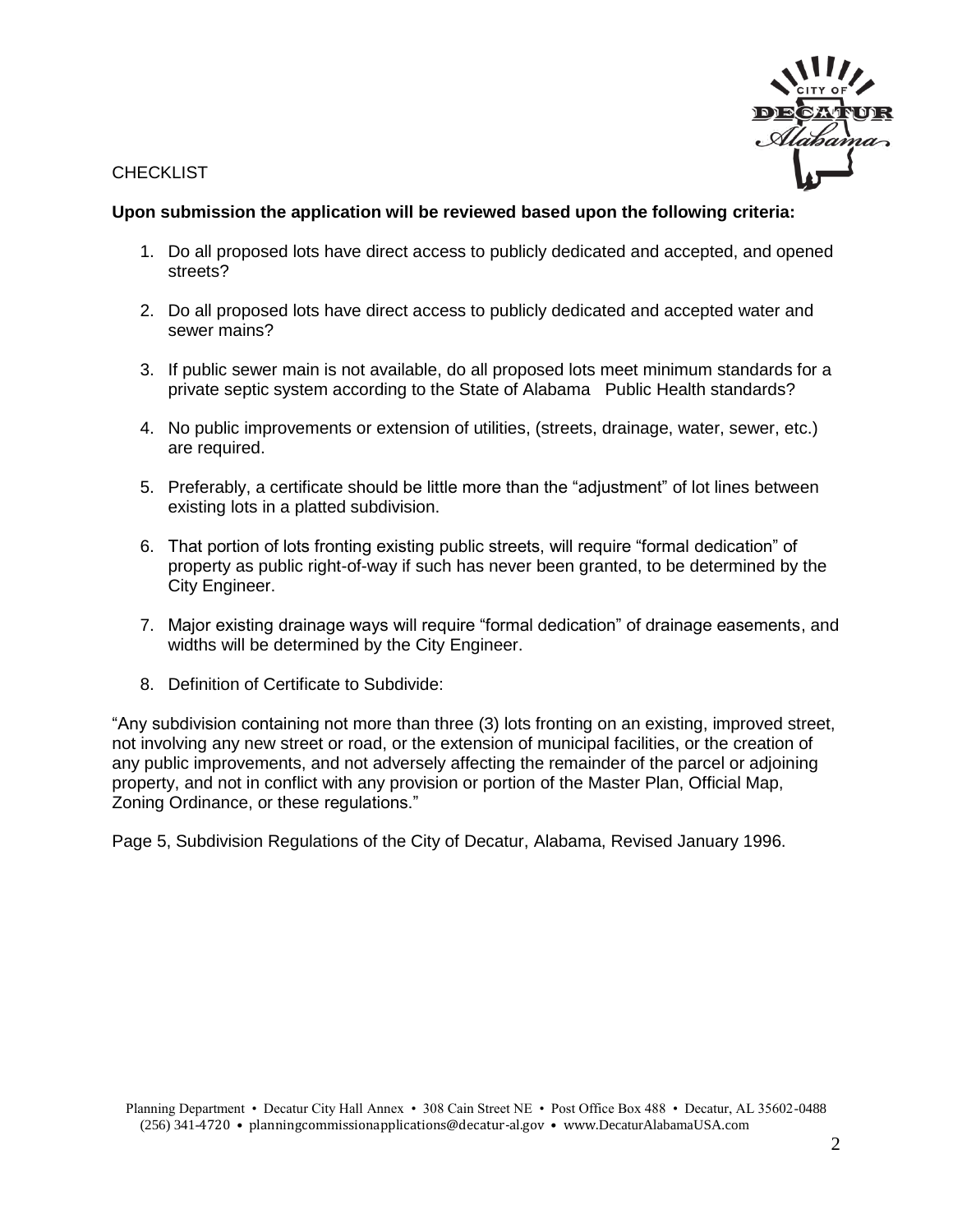

This sample is provided to help prepare a legal document for recording. We will require an originally prepared document as part of your final submission.

# **LETTER OF AUTHORIZATION TO SUBDIVIDE OR CONSOLIDATE PROPERTY**

Date\_\_\_\_\_\_\_\_\_\_\_\_\_\_\_\_\_\_\_\_\_\_\_\_

Decatur City Planning Commission P.O. Box 488 Decatur, AL 35602

\_\_\_\_\_\_\_\_\_\_\_\_\_\_\_\_\_\_\_\_\_\_\_\_\_\_\_\_\_\_\_

\_\_\_\_\_\_\_\_\_\_\_\_\_\_\_\_\_\_\_\_\_\_\_\_\_\_\_\_\_\_\_

\_\_\_\_\_\_\_\_\_\_\_\_\_\_\_\_\_\_\_\_\_\_\_\_\_\_\_\_\_\_\_

\_\_\_\_\_\_\_\_\_\_\_\_\_\_\_\_\_\_\_\_\_\_\_\_\_\_\_\_\_\_\_

Ladies & Gentlemen:

I \_\_\_\_\_\_\_\_\_\_\_\_\_\_\_\_\_\_\_\_\_\_\_\_\_\_\_\_\_\_\_\_\_\_\_, the owner, do herewith request that the property described in

the attached Certificate to Subdivide/Consolidate, be processed as stated herein.

**Signature** 

Address

Phone number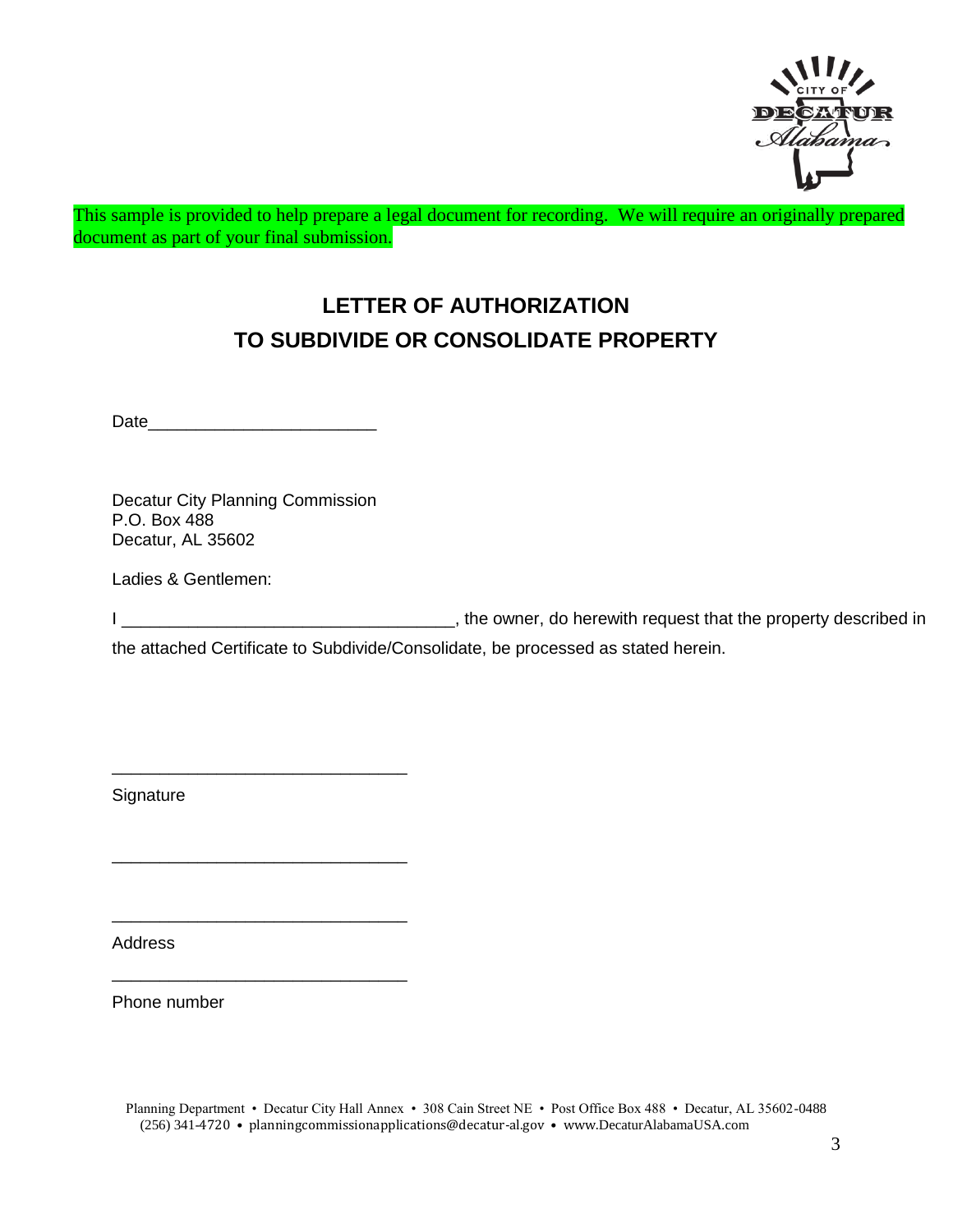

This sample is provided to help prepare a legal document for recording. We will require an originally prepared document as part of your final submission.

# **CERTIFICATE TO SUBDIVIDE / CONSOLIDATE**

# **STATE OF ALABAMA)**

## **MORGAN COUNTY )**

## **KNOW ALL MEN BY THESE PRESENTS THAT:**

The Decatur City Planning Commission does hereby certify that it has received a request from **the owner of the following described real estate,** situated in Morgan County, Alabama, to wit:

#### (Description for each unit inserted here)

for permission to convey, hold, sell, purchase, or otherwise treat said property in unit(s) or parcel(s) as follows, to-wit:

(Description for each unit inserted here)

It is further certified that the Decatur City Planning Commission has determined that the conveyance, holding, selling, purchasing, leasing and otherwise treating the said property in \_\_\_\_\_\_unit(s) or parcel(s) as the subdivision of land contained in the Subdivision Regulations of the City of Decatur, and the above aforesaid is in harmony and conformity with the general requirements and minimum standards of design for described units may be conveyed without destroying the intent of said regulations and in conformity with the general requirements and minimum standards, as aforesaid, and the said Planning Commission does hereby authorize and approve the conveyance of deed, lease, mortgage, or other form of conveyance of said above described units by said owner and by any other person having an interest therein or being a successor in title thereto; provided, however, that said units as hereinabove particularly described and designated may not hereafter be conveyed without further approval of the Planning Commission, except in the footages and frontages as herein approved for the conveyance of said units and as complete units as hereinabove described.